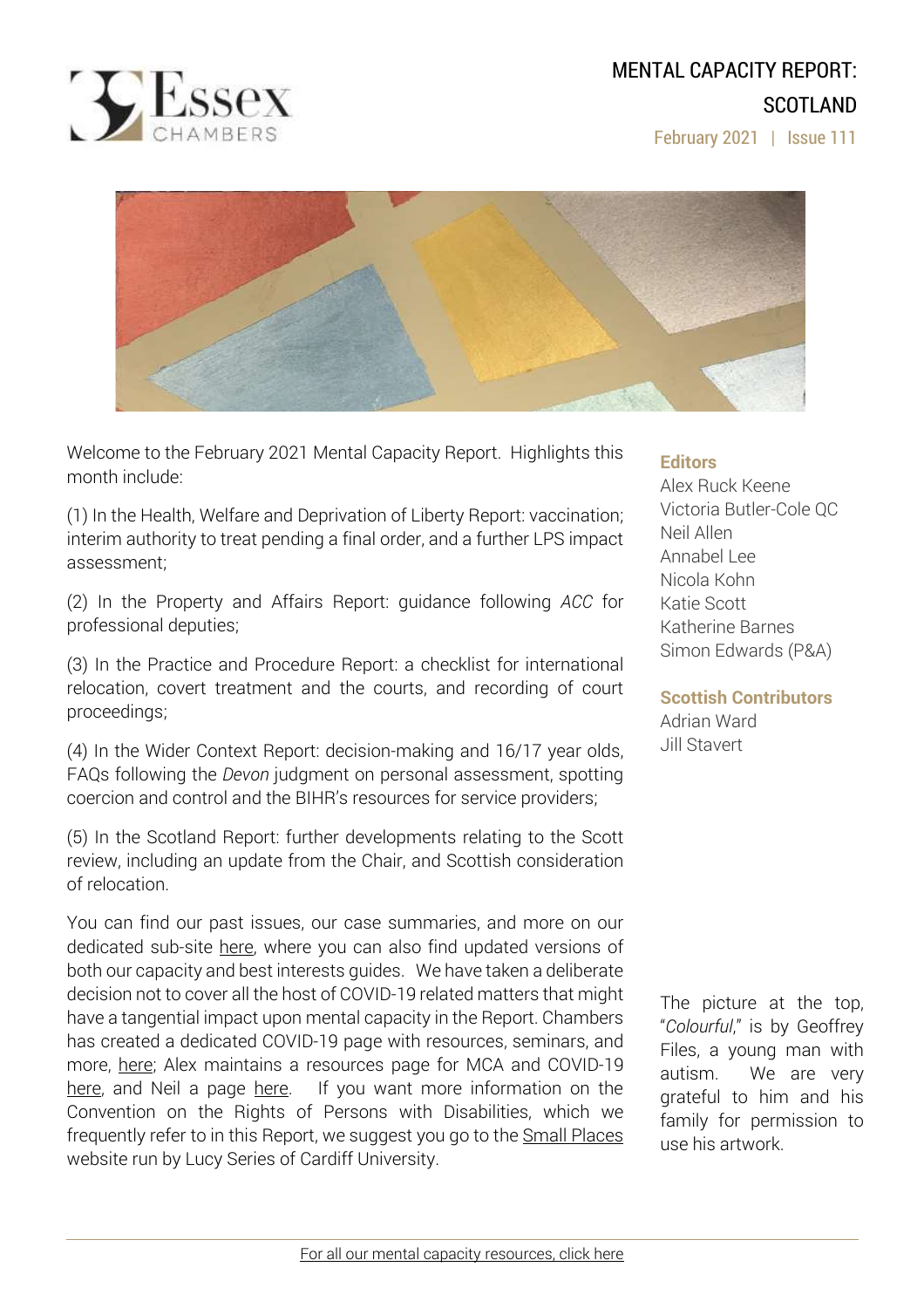# **Contents**

| Scottish Mental Health Law Review Interim Report December 2020: Update from the Executive Team |  |
|------------------------------------------------------------------------------------------------|--|
|                                                                                                |  |
|                                                                                                |  |
|                                                                                                |  |
|                                                                                                |  |
|                                                                                                |  |

## <span id="page-1-0"></span>Scott Review Interim Report – discussion continues

In the January Mental [Capacity](https://www.39essex.com/mental-capacity-report-scotland-january-2021/) Report I commented on the second Interim Report of the Scott Review, published on 18<sup>th</sup> December 2020. My further [Comments](https://www.mentalcapacitylawandpolicy.org.uk/wp-content/uploads/2021/02/Comments-on-December-Interim-Report.pdf) were also written on the basis of what actually appears in the Interim Report, not what else might have been done or be planned. My Comments were provided in the first instance to John Scott QC, leading the Review, and also discussed at a cordial and helpful meeting with the Review Team, before being published. The published version nevertheless remains as originally written, as it is more appropriate that further comments be provided by the Review Team itself. We are grateful to John Scott QC for accepting our invitation to provide the comments below. For ease of access, we again provide the link for the Interim Report [here.](https://www.mentalhealthlawreview.scot/workstreams/scottish-mental-health-law-review-interim-report-december-2020/) 

*Adrian D Ward*

# <span id="page-1-1"></span>Scottish Mental Health Law Review Interim Report December 2020: Update from the Executive Team

The Executive Team of the Scottish Mental Health Law Review (the Review) welcomes comment on Scottish mental health, incapacity and adult support and protection legislation as it currently operates and on how it and related human rights observance might be improved. In this spirit, we therefore thank Adrian Ward for his most recent comments on our December 2020 Interim Report all of which are noted. The December 2020 interim report can be found [here](https://www.mentalhealthlawreview.scot/workstreams/scottish-mental-health-law-review-interim-report-december-2020/) and all reports, the Review's Terms of Reference and notes of meetings of the advisory groups can be accessed via the Review's [website](https://www.mentalhealthlawreview.scot/). For those wishing to fully inform themselves about the Review and its work we recommend that you make full use of these resources. Minutes of advisory group meetings are updated regularly.

We have now entered a period of further investigating aspects of our remit, as set out in our Terms of Reference, and refining and taking forward areas that we have been working on to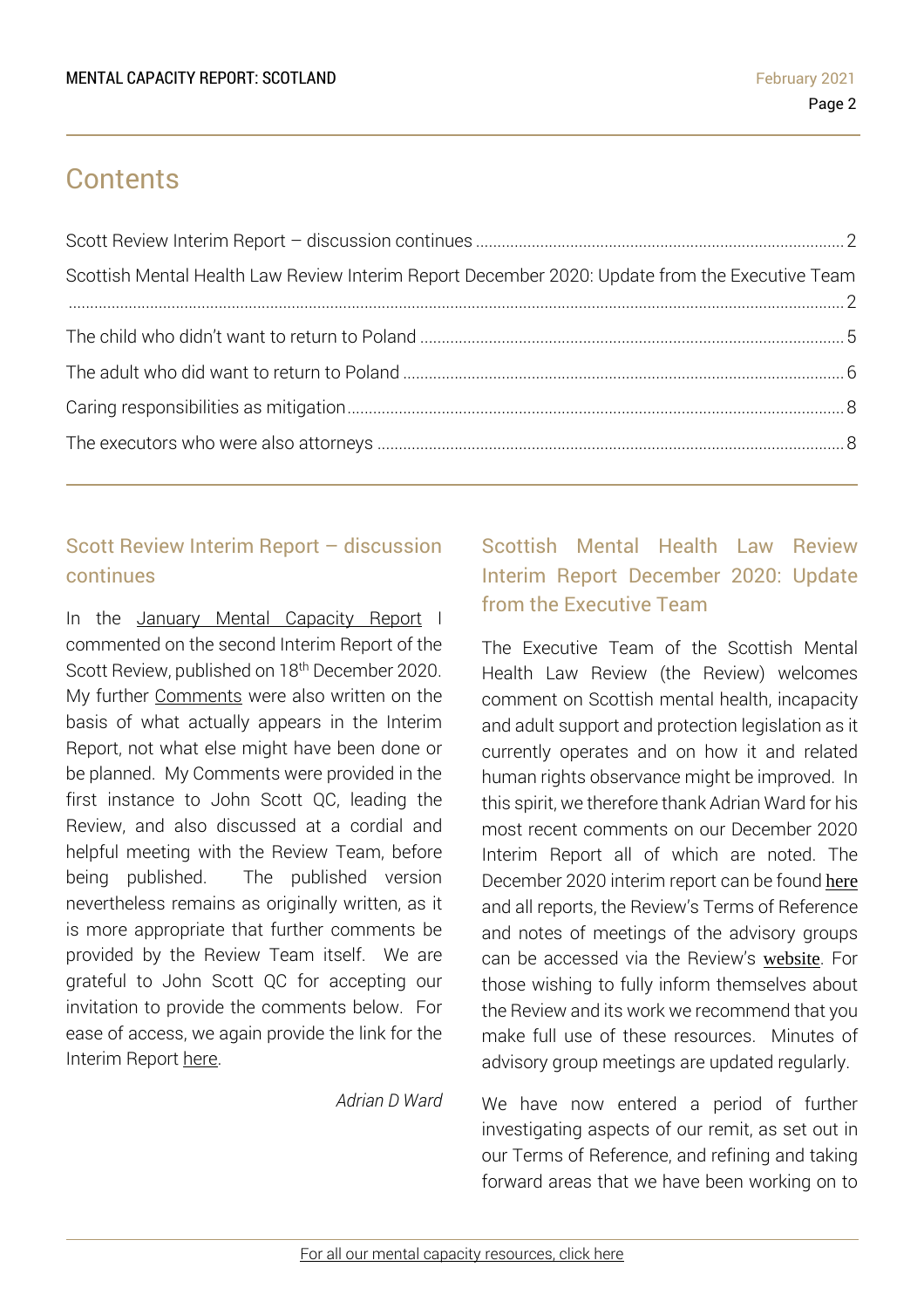date. The Review will end with a final report in September 2022 and, given the time left to work on it, we must focus on this. Our December Report sets out over 30 specific actions we are taking over the next few months. In this note we will briefly explain key aspects of our direction of travel.

## *Nature of the December Interim Report: what is not said, terminological nuances and accessibility*

It is worth commenting on the overall nature of the interim report before making some more specific comments.

Firstly, the report is very much intended to provide a broad overview of the progress of the Review to date. The fact that aspects of the Terms of Reference or important issues associated with the areas under consideration by the various Advisory Groups are not at this stage fully developed or specifically mentioned in the report does not mean that they are not being, or will not be, considered and investigated. We are only half way through the Review and have much to cover in the nineteen months leading to September 2022.

Secondly, the report is intended to provide a widely accessible and understandable flavour of the areas and issues covered to date. We are aware that clarity around terminology and nuances in the use of language still need to be dealt with and this will be addressed in detail by our final report. As our work is ongoing, the interim report is not therefore the place to consider these. What we can say at this stage, however, is that different uses of language and expressions for essentially the same thing amongst different groups of persons and practitioners is very evident and we need to seek a more common language. Indeed, this is essential to the effectiveness of rights-based legislation and its implementation.

### *Scope of the Review: Terms of Reference*

The Review's Terms of Reference – which can be accessed [here](https://cms.mentalhealthlawreview.scot/wp-content/uploads/2020/01/Terms-of-Reference-1.pdf) and should be read in their entirety – state that:

*'The principal aim of the review is to improve the rights and protections of persons who may be subject to the existing provisions of mental health, incapacity or adult support and protection legislation as a consequence of having a mental disorder, and remove barriers to those caring for their health and welfare.'*

This includes the right to the highest attainable standard of physical and mental health, rights related to the care and treatment and wider civil, political, social, economic and cultural rights, the equal and non-discriminatory enjoyment of which are essential for persons with mental disorder to overcome challenges that may be faced and participate in society on the same basis as others.

#### *Which persons are covered by the Review?*

As stated in the terms of Reference, the term 'mental disorder' is the one currently used in our legislation. We will continue to explore alternative phraseology. We are fully aware that use of the expression 'mental disorder' can have offensive connotations and is contrary to the ethos of the Convention on the Rights of Persons with Disabilities (CRPD). Moreover, the recent Scottish Independent Review of Learning Disability and Autism in the Mental Health Act considered whether or not learning disability and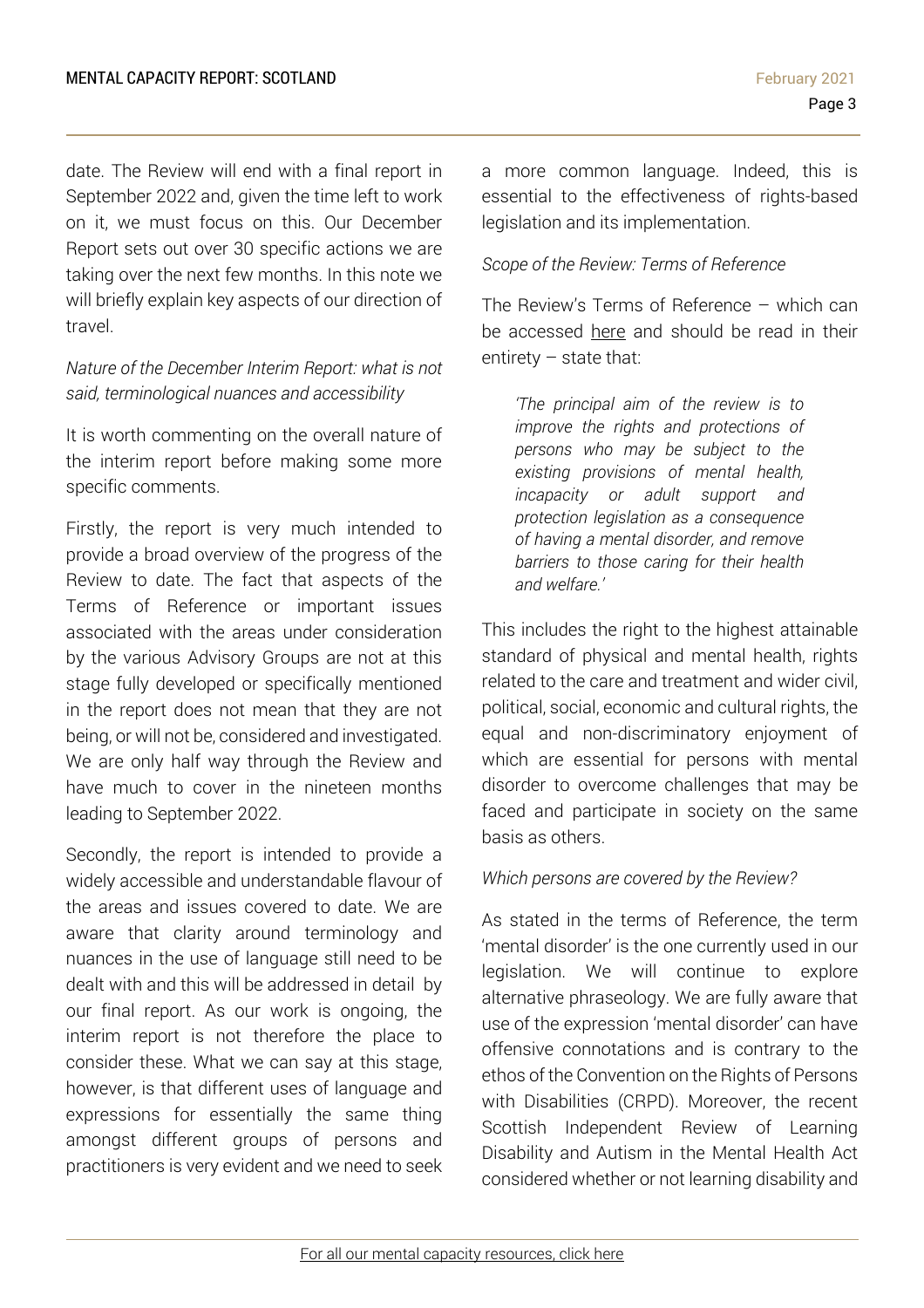autism should continue to fall within the definition of 'mental disorder' in the Mental Health (Care and Treatment) (Scotland) Act 2003.

During the Review, we take the term 'mental disorder' to include all persons with psychosocial, cognitive and intellectual disabilities who actually or may potentially be subject to our mental health, incapacity and adult support and protection legislation.

As we set out in the interim report, our focus to date has been predominantly on mental illness, but all groups will be considered and included.

#### *Legislation covered by the Review*

The Terms of Reference specifically state that when we talk about 'mental health legislation' we are referring to the Mental Health (Care and Treatment) (Scotland) Act 2003 (the Mental health Act), Adults with Incapacity (Scotland) Act 2000 (the AWI Act) and Adult Support and Protection (Scotland) Act 2007 (the ASPA) and that the purpose of the Review is:

*'To improve the rights and protections of persons, who may be affected by the Mental Health Act, the AWI Act or ASPA, because they have a mental disorder.* 

*To remove any barriers that carers who look after and support persons with a mental disorder might have in their caring role.'* 

*Whilst, to date, the Review has considered the Mental Health Act and its implementation this has not been to the exclusion of the other two Acts. They will be increasingly considered as we move forward, including the substantial body of work on reform of the AWI Act already* 

*undertaken by the Scottish Government. None of that work will be lost.*

*Lived experience and carer involvement and consultation* 

The Review takes the involvement of persons with lived experience and carers in its work very seriously and notes the requirements of Article 4(3) CRPD. As the interim report states, our Executive Team currently has two members with lived experience both of whom are joint Vice-Chair of the Executive Team. Moreover, we are in the process of appointing another lived experience member to the Executive Team.

The membership of our workstream advisory groups includes lived experience and carer membership which continues to be, invaluable and integral to the development of areas under our consideration.

#### *Moving forward*

Over the next 3-4 months we will continue to gather evidence and investigate further the key issues we have identified, before we go on to test out options for reform. Our next steps include:

- The establishment of two reference groups representing practitioner interests and lived experience to test out our emerging thinking
- Work with the Mental Welfare Commission to interrogate data on the use of the Mental Health Act
- Commissioned research into the implications of the UN Conventions on the Rights of the Child and the Rights of Persons with Disabilities for mental health and incapacity legislation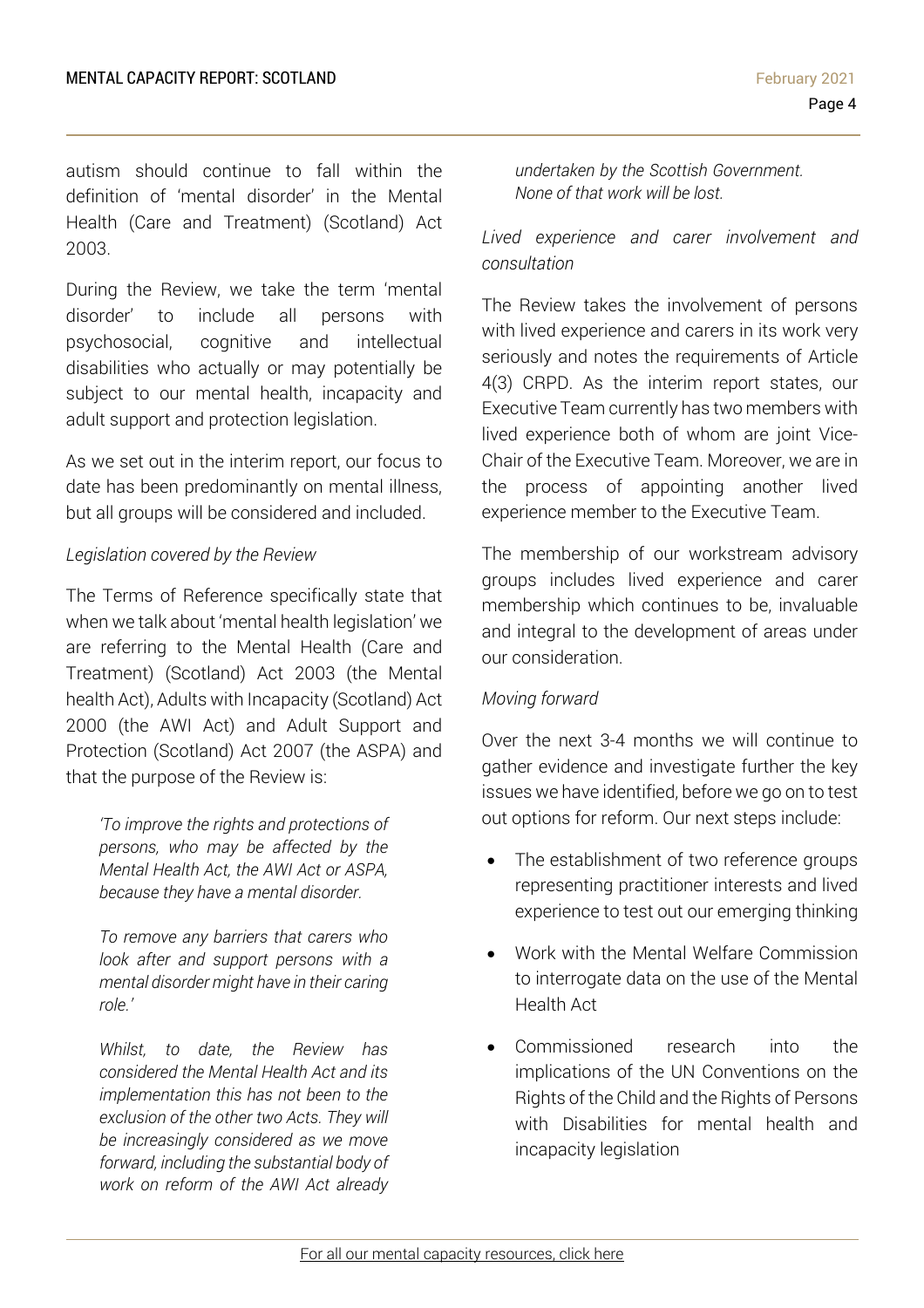- Work with the Royal College of Psychiatrists and other key professional groups to consider problem cases for the use of current legislation
- Engagement with peer support and collective advocacy organisations on priorities in securing rights for those with lived experience.

Further updates and information about the Review can be obtained from the Secretariat on secretariat@SMHLR.scot

*John Scott QC, Chair, Scottish Mental Health Law Review*

## <span id="page-4-0"></span>The child who didn't want to return to Poland

Children, like adults with mental or intellectual disabilities, can be the subject of disputes between individuals or factions in their lives. Sometimes such disputes have a cross-border aspect. *W v A*, [\[2020\]](https://www.scotcourts.gov.uk/docs/default-source/cos-general-docs/pdf-docs-for-opinions/2020csih553f6202a8898069d2b500ff0000d74aa7.pdf?sfvrsn=0) CSIH 55; 2021 S.L.T. 62, concerned a 10 year-old child caught in such a situation, a dispute between her parents. In *F v S*, 2012 SLT (Sh Ct) 189, a French adult was caught in a dispute between members of her French family and her Scottish stepfamily, after she had been brought to Scotland. We cover *W v A* here because it was a decision upon appeal by an Extra Division of the Inner House, overruling a decision by a Lord Ordinary, emphasising points which can readily be "read across" to similar cases concerning adults.

In *W v A*, the child's parents cohabited in Poland until she was seven. Thereafter mother sought permission from the Polish court to take the child to Scotland. Permission was refused. In June 2019 mother wrongfully removed the child

to Scotland, in defiance of the Polish court order. In March 2020 father petitioned the Court of Session for the child's return to Poland. Although the child herself objected to the return, the Lord Ordinary took the view that the child's views were outweighed by other features of the case, and in particular the decision of the Polish court. He exercised his discretion in favour of father, and ordered her return to Poland.

Mother reclaimed. The decision of the Inner House was delivered by Lord Malcolm. He held that: "… in the circumstances of the present case we are driven to the conclusion that the Lord Ordinary viewed the Polish court's decision, and the mother's immediate defiance of it, as eliding any need to address other factors. This is an error in law, and thus we will quash his decision." He further held that in view of the Lord Ordinary's error of law, the appeal court had a discretionary power either to order or to refuse the child's return to Poland.

As to the child's views, Lord Malcolm narrated the information before the court as follows: "The reporter stated that the child was capable of expressing her views. She objects to a return to Poland. She prefers being in Scotland, where she has everything she wants, including her mother, a house, her own bedroom, a happy school life and friends. In Poland her living conditions were "mega-crowded". She did not want to spend time with her father. She had various complaints about him and her contact visits with him which need not be recorded in this opinion. If returned to Poland she thought she would not be allowed to come back to Scotland. She is "really happy" in Scotland. The reporter found no evidence of her views being influenced (intentionally or otherwise) by her mother. They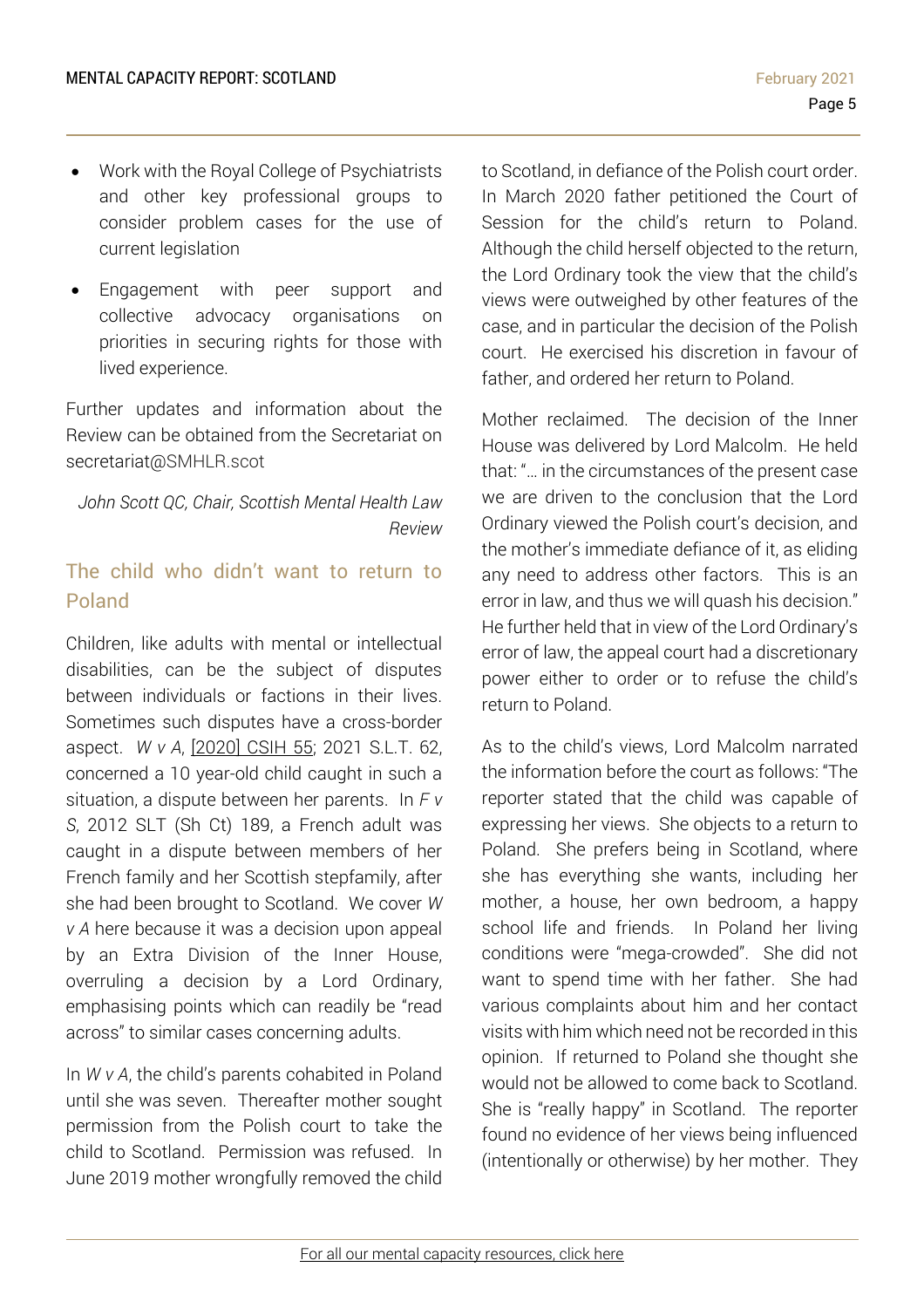were her own. She had no understanding of the purpose of a return to Poland, nor of the respective functions of the courts of the two iurisdictions."

The Inner House proceeded on the basis that theirs was an interim decision pending final determination of the matter by the Polish court. On that basis, it refused to order the child's return to Poland.

That case, of course, turned principally upon the Hague Convention of the Civil Aspects of International Child Abduction, which is incorporated into the Child Abduction and Custody Act 1985. Aspects relevant to those provisions, and the status of the 10 year-old as a child, are not covered in this Report. Broadly similar considerations would however apply to a dispute concerning an adult. In particular, as relevant proceedings in Scotland would be based upon Schedule 3 to the Adults with Incapacity (Scotland) Act 2000, the principles in section 1 of that Act would apply. Section 1(1) provides that those principles apply "to any intervention in the affairs of an adult under or in pursuance of this Act". Expressly included is any order made in proceedings under the Act, or for the purpose of proceedings under the Act "for or in connection with an adult". Even though such a dispute might be between others, such as factions of a family, the person at the centre of the proceedings would be "the adult" for the purposes of the section 1 principles. In *W v A*, the child was represented by Counsel. One would have concerns if in a dispute concerning an adult the court did not ensure the availability of suitable representation to the adult.

*Adrian D Ward*

## <span id="page-5-0"></span>The adult who did want to return to Poland

The Judgment of Mr Justice Hayden, Vice President of the Court of Protection, in the case of *Re UR* [2021] EWCOP 10, is described in the Practice and Procedure section of this Report. I draw the attention of Scottish readers to it for three reasons. For ease of reference, the link to the Judgment is repeated [here](https://www.bailii.org/ew/cases/EWCOP/2021/10.html)

Firstly, it provides a very good summary of the current approach in England & Wales to the general issue of decision-making in such cases, where (basically) there is a choice between overruling an adult's wishes, or implementing them. Increasingly in the modern world, sophisticated jurisdictions may have different routes towards arriving at decisions in such circumstances, but the goal tends to be the same, and the underlying principles of many of the dicta quoted by Mr Justice Hayden, and his own comments, may sometimes be helpful to practitioners in the context of Scottish cases.

That context may include circumstances such as those that I reported in the last three issues of the Report last year, leading me to ask in the November issue: "*Are the forces of institutional ageism and disability discrimination in Scotland so powerful as to exclude some people altogether from the scope of the rule of law, and from the concept of the universality of human rights and fundamental freedoms?*" Practitioners might find it useful, on occasions, to be able to cite passages quoted in the Judgment in the *UR* case, such as the following:

*"… we must avoid the temptation always to put the physical health and safety of the elderly and the vulnerable before everything else. Often it will be appropriate to do so, but not always. Physical*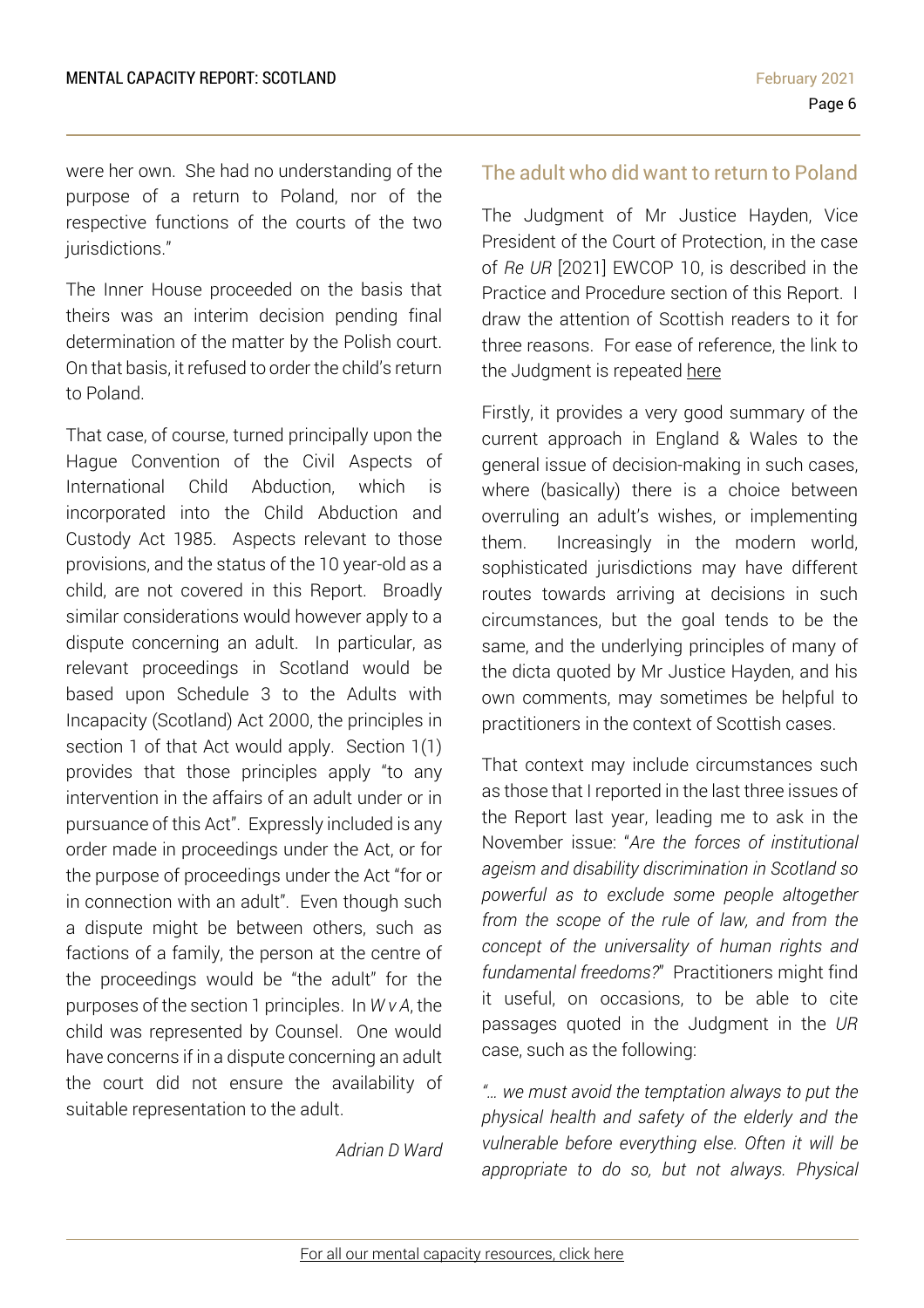*health and safety can sometimes be brought at too high a price in happiness and emotional welfare*."

"*What good is it making someone safer if it merely makes them miserable?*"

"… *it seems to me that for the elderly there is often an importance in place which is not generally recognised by others; not only the physical place but also the relational structure that is associated with a place* ..."

"… *several last months of freedom in one's own home at the end of one's life is worth having for many people with serious progressive illnesses, even if it comes at a cost of some distress*"

"…*although there is a significant risk that a home care package at home will 'fail', there is also a significant risk that institutional care will 'fail' in this sense (that it, produces an outcome that is less than ideal and does not resolve all significant existing concerns)*"

The sources of all of those quotations appear in paragraph  $25 - 27$  of the Judgment.

Secondly, among reasons for drawing the case of *UR* to the attention of Scottish readers, Mr Justice Hayden rightly commends the quality of preparation for the hearing before him, and the extent to which all relevant elements in the process of reaching a decision were identified and addressed. Here again, with intelligent adaptation to the requirements of Scots law, the overall methodology, and presence of checklists, is helpful, particularly when one has to concede that the standard of pleadings and of safeguarders' reports in Scotland continues to vary from excellent at one extreme to simply not fit for purpose at the other. As admittedly a grumpy old former practitioner, I do rather

wonder where – for example – some courts find safeguarders who apparently have not read section 1 of the 2000 Act and understand the need to consider all of the principles in relation to every intervention.

Thirdly, the particular question in this case was whether the court should grant an order acceding to, and implementing, *UR*'s wish to return to her native Poland. Here again, for Scottish practitioners the careful manner in which this was addressed, and the suggested checklist provided by Mr Justice Hayden in paragraph 57 of his Judgment, are likely to be helpful. The one possible mild criticism of the discussion of relevant cross-border considerations in paragraphs 36 *et seq* of the Judgment, and of that checklist, is the absence of reference to the involvement of the Central Authority in cases involving countries that have ratified Hague Convention 35 of 2000 on the International Protection of Adults. The provisions of that Convention are effectively incorporated in Scots law by Schedule 3 to the 2000 Act. Schedule 3 to the Mental Capacity Act 2005 serves a similar function for England & Wales, but with the obvious difference that Hague 35 has been ratified in respect of Scotland but not in respect of England & Wales; nor has it been ratified in respect of Poland, so that it was inapplicable to either the transferring state or the receiving state in this particular case. In consequence, as Mr Justice Hayden acknowledges in paragraph 38, the cross-border provisions of Hague 35 are not in force in England & Wales. He might have pointed out that, as is demonstrated by transfers from England to Scotland, the role of the Central Authority requires to be recognised in a transfer from England & Wales to a country that has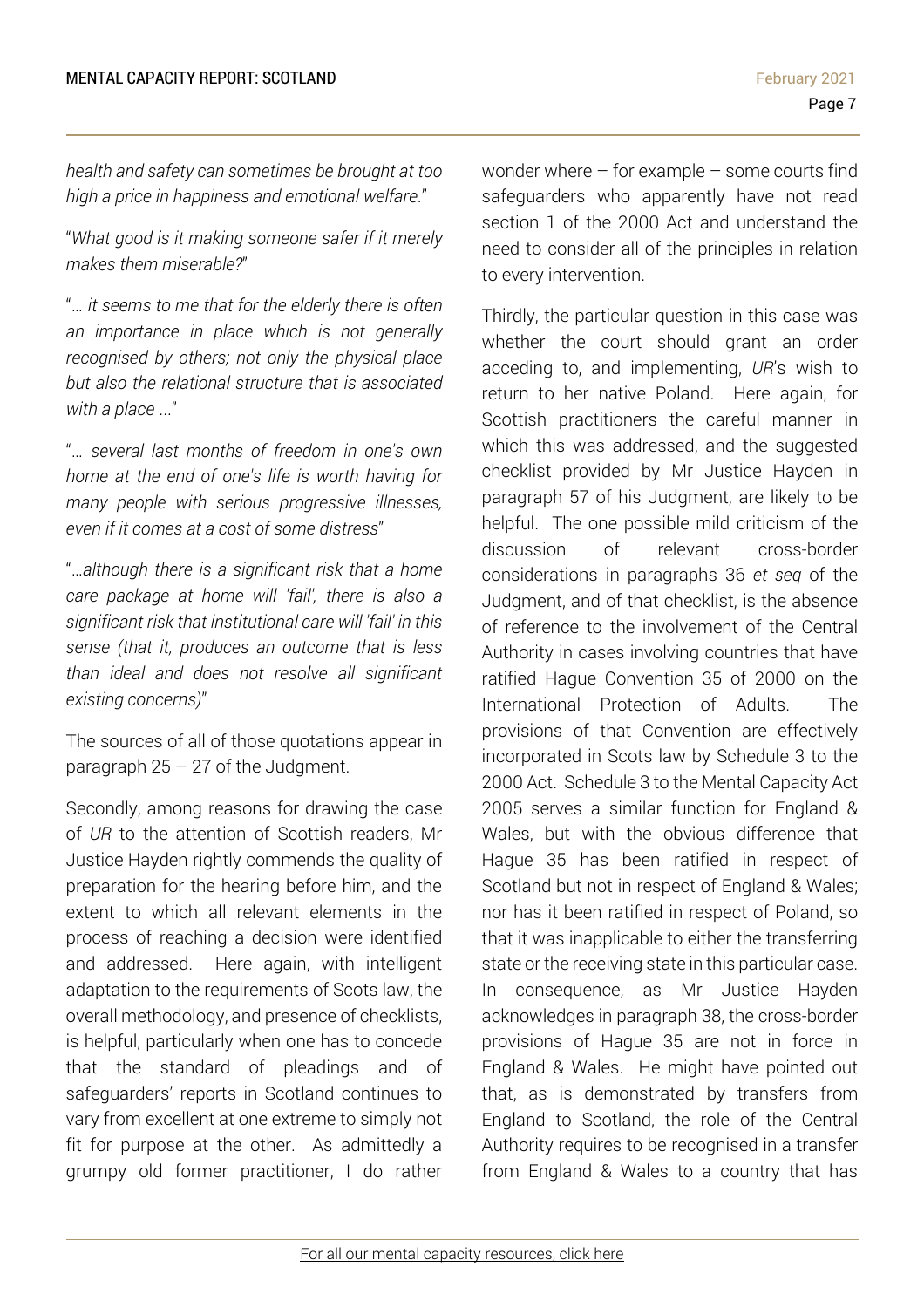ratified Hague 35: the role of Scotland's Central Authority in such cases was addressed in *Darlington Borough Council, Applicants*, 2018 SLT (Sh Ct) 53 (see also my case commentary at 2018 SLT (News) 26. The requirements to involve the Central Authority arise under Article 33 of Hague 35, as effectively replicated in paragraphs 7 and 8 of the 2000 Act. If current prospects of Hague 35 being ratified in respect of England & Wales during the course of this year materialise, Mr Justice Hayden's checklist will require to be updated.

*Adrian D Ward*

## <span id="page-7-0"></span>Caring responsibilities as mitigation

An accused's responsibilities as a carer was a principal mitigating factor, albeit along with other factors, in a successful appeal against sentence to the High Court of Justiciary in *Houten v HM Advocate*, [2019] [HCJAC](https://www.scotcourts.gov.uk/docs/default-source/cos-general-docs/pdf-docs-for-opinions/2019hcjac43.pdf?sfvrsn=0) 43; 2021 S.L.T. 33. The accused had pleaded guilty to being concerned in the supply of controlled drugs contrary to s.4(3)(b) of the Misuse of Drugs Act 1971. He had no significant previous convictions, was of good record, and had already served a period in custody. He accepted that he had been involved in the supplying of Class A drugs, but on one occasion only when he performed for a friend the task of providing a safe house and holding the drugs for that friend. He made no direct financial gain from this. Also, over a number of years he had been primary carer for his partner's son, aged 18, with what the court described as "a considerable range of disabilities". As well as caring for the son, he was "the boy's only male friend and therefore plays a very important part in his life".

Taking all relevant matters into account, the appeal court concluded that this was a case "that might exceptionally, and we would emphasise exceptionally, be dealt with by a community payback order". For the sheriff's sentence of 23 months' imprisonment. discounted from 30 months, the appeal court substituted a payback order for a period of three years subject to an unpaid work requirement of 250 hours to be completed over a period of 12 months.

### *Adrian D Ward*

## <span id="page-7-1"></span>The executors who were also attorneys

The late James Campbell died on 14<sup>th</sup> June 2015 at the age of 92, leaving two sons. In 2008 he had appointed one of his sons, and that son's wife, to be both his joint welfare and continuing attorneys, and his joint executors. They acted as his attorneys, and provided him with substantial ongoing care and support, until his death. The other son lived overseas. He challenged various actions of his brother and sister-in-law both before and after their father's death. He petitioned the Court of Session for removal of them as executors, and appointment of a judicial factor to administer the estate. Lady Poole issued her Judgment in *Campbell v Campbell's executors*, [\[2021\]](https://www.scotcourts.gov.uk/docs/default-source/default-document-library/2021csoh03.pdf?sfvrsn=0) CSOH 3, on 20th January 2021, having heard proof over two days on 3<sup>rd</sup> and 4<sup>th</sup> December 2020, followed by submissions on 6<sup>th</sup> January 2021.

"I've seen it all before" will be the reaction of many practitioners upon reading the preceding paragraph. Those aware of the solution to such situations proposed by John Kerrigan, solicitor, now a consultant with Blackadders LLP (and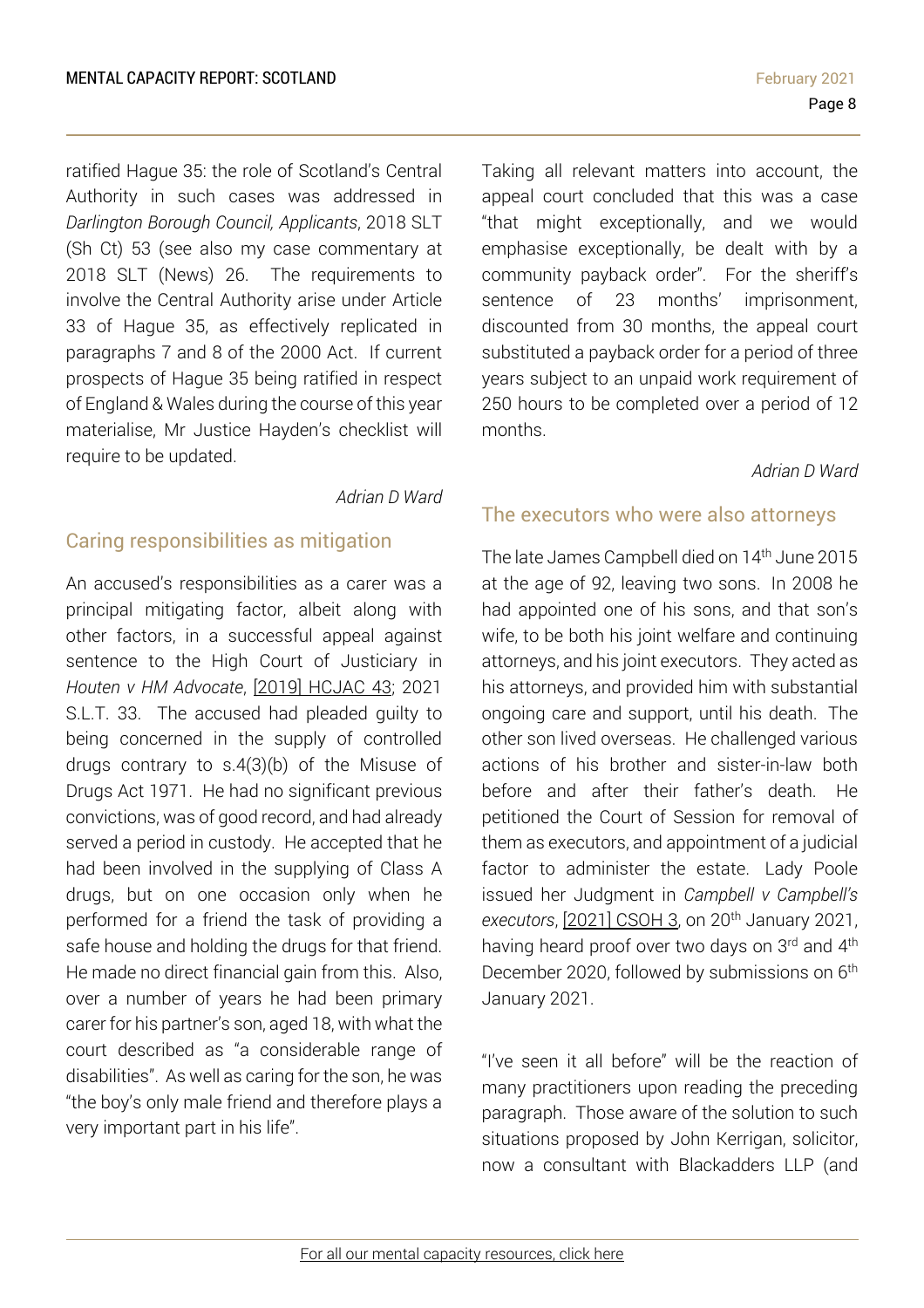named here with his kind agreement) will have already concluded that the "Kerrigan solution" would offer a better way of addressing such situations. I refer further to that solution at the end of this article.

Beyond that bald summary, it seems that the parties were not quite as intransigently inflexible as often is the case in such family disputes. They certainly seem to have been litigious: the overseas brother had raised a previous action of count, reckoning and payment. He admitted to having stolen a bankbook belonging to the deceased when staying in the deceased's house, and he used the information in it to challenge the attorneys/executors. The overseas brother had sent important communications, including in relation to the previous action, to the wrong address for the attorneys/executors. They on their part had made many "mistakes", as they are somewhat charitably characterised in the Judgment. For example, after the deceased's death they withdrew substantial sums and applied them in accordance with what they maintained were instructions and wishes of the deceased, but those were not contained in his Will. The "mistakes" were however retrievable, and it does seem that in due course they were retrieved, or at least were being addressed with a view to retrieving them. A peculiarity is that at one stage they for some reason consulted English solicitors, but as Lady Poole narrated and commented: "*… the executors chose not to instruct a solicitor in Scotland to assist with the executry to save expense. They have accordingly not had the benefit of legal advice about permissible expenses and distributions. There is no doubt in my mind this has led to problems. Ignorance of legal requirements does*

*not absolve executors from carrying out their legal duties. Nevertheless, the question of whether or not executors have breached any duties is not the same question as whether they should be removed from office.*"

The competence of removing executors and appointing instead a judicial factor does not appear to have been in dispute, but Lady Poole pointed out that the view of the courts has always been that such a remedy is an "extreme" measure (see *Gilchrist's Trustees v Dick*, (1883) 11 R22); that "mere negligence", even resulting in some loss, might not afford sufficient grounds for removal but that "*persistent, wilful neglect, contempt, and obstruction, which taken together render execution of a trust a practical impossibility, might suffice, as might unreasonable and wilful refusal to perform the duty of a trustee*" (*MacGilchrist's Trs v MacGilchrist*, 1930 SC 635); and more recently the test in *Shariff v Hamid*, 2000 SCLR 351, as to whether on the facts there was something equivalent to, or as bad as, malversation of office when a trustee obstinately refuses to acknowledge his legal duty and to discharge his legal responsibility, as a result bringing the affairs of the trust into confusion. She referred to several further cases. She concluded that "at this stage" the test for removal had not been met: "*In my opinion it is premature to remove the executors and appoint a judicial factor in the particular circumstances of this case. I recognise the petitioner has some legitimate complaints about the executry administration to date. Nevertheless, for reasons set out below I do not consider that the difficulties so far justify removal of the executors. I therefore refuse the prayer of the petition in hoc statu. The order I make leaves it open to the petitioner to reapply to this court by note in this process (under*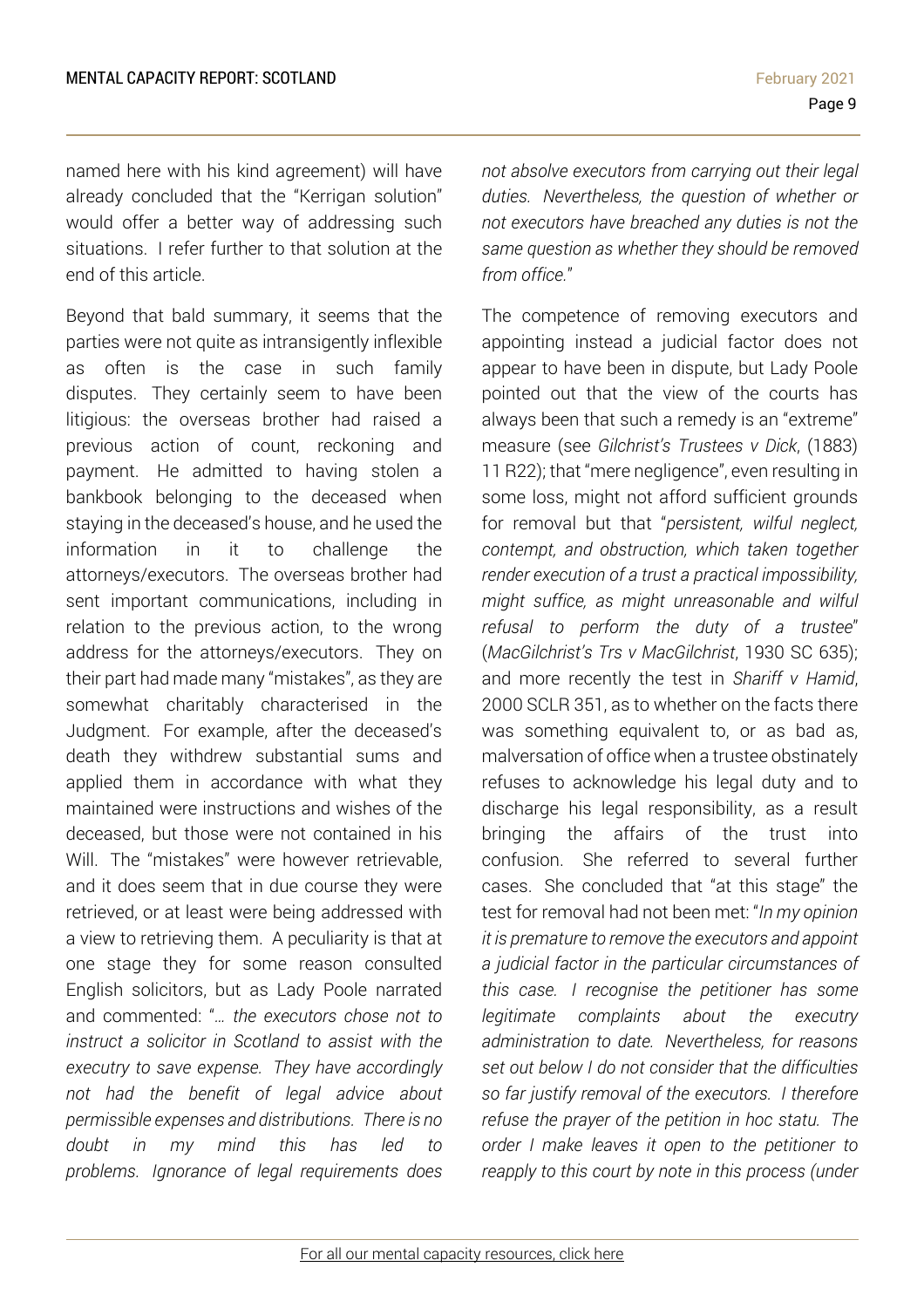*Rules 14.10 and 15.2 of the Rules of the Court of Session) if matters cannot be brought to a satisfactory conclusion by the executors.*"

In conclusion, the most recent iteration of the "Kerrigan solution" (proposed by me to Scottish Government on behalf of the Mental Health and Disability Committee of the Law Society of Scotland) was as follows:

*"Continuation of investigations and remedies after death of the adult – As a particular example of a relatively straightforward and self-contained amendment added to the list mentioned above, and one which would appear to be uncontroversial, we would select the proposals that the Public Guardian should have discretion to continue investigations after the death of the adult, that the obligation under section 81 to repay funds should also continue after the death of the adult, and that where an attorney is also executor the entitlement to hold the attorney to account should not be limited to the executor."*

Word is awaited as to whether Scottish Government intend to allocate in the next session of Parliament an opportunity for amendment to the Adults with Incapacity (Scotland) Act 2000, and if so whether the Kerrigan solution is adopted as one of the improvements thus to be made.

*Adrian D Ward*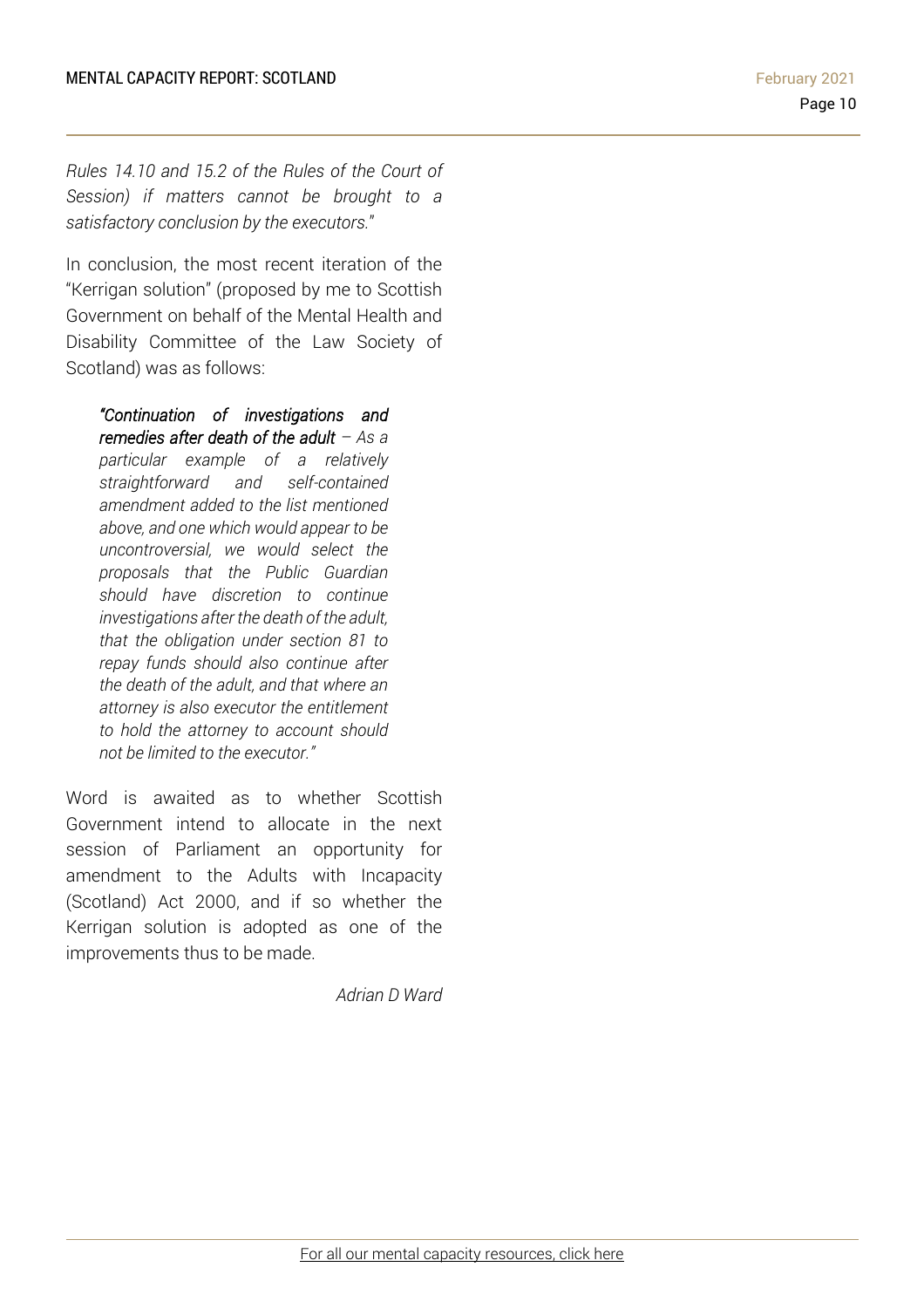# Editors and Contributors







# **Alex Ruck Keene: alex.ruckkeene@39essex.com**

Alex is recommended as a 'star junior' in Chambers & Partners for his Court of Protection work. He has been in cases involving the MCA 2005 at all levels up to and including the Supreme Court. He also writes extensively, has numerous academic affiliations, including as Visiting Professor at King's College London, and created the website www.mentalcapacitylawandpolicy.org.uk. To view full CV click [here.](http://www.39essex.com/barrister/alexander-ruck-keene/)

### **Victoria Butler-Cole QC: vb@39essex.com**

Victoria regularly appears in the Court of Protection, instructed by the Official Solicitor, family members, and statutory bodies, in welfare, financial and medical cases. Together with Alex, she co-edits the Court of Protection Law Reports for Jordans. She is a contributing editor to Clayton and Tomlinson 'The Law of Human Rights', a contributor to 'Assessment of Mental Capacity' (Law Society/BMA), and a contributor to Heywood and Massey Court of Protection Practice (Sweet and Maxwell). To view full CV click [here.](http://www.39essex.com/barrister/victoria-butler-cole/)

## **Neil Allen: neil.allen@39essex.com**

Neil has particular interests in ECHR/CRPD human rights, mental health and incapacity law and mainly practises in the Court of Protection and Upper Tribunal. Also a Senior Lecturer at Manchester University and Clinical Lead of its Legal Advice Centre, he teaches students in these fields, and trains health, social care and legal professionals. When time permits, Neil publishes in academic books and journals and created the website www.lpslaw.co.uk. To view full CV click [here.](http://www.39essex.com/barrister/neil-allen/)



#### **Annabel Lee: annabel.lee@39essex.com**

Annabel has experience in a wide range of issues before the Court of Protection, including medical treatment, deprivation of liberty, residence, care contact, welfare, property and financial affairs, and has particular expertise in complex cross-border jurisdiction matters. She is a contributing editor to 'Court of Protection Practice' and an editor of the Court of Protection Law Reports. To view full CV click [here.](http://www.39essex.com/barrister/annabel-lee/)



#### **Nicola Kohn: nicola.kohn@39essex.com**

Nicola appears regularly in the Court of Protection in health and welfare matters. She is frequently instructed by the Official Solicitor as well as by local authorities, CCGs and care homes. She is a contributor to the 5 th edition of the *Assessment of Mental Capacity: A Practical Guide for Doctors and Lawyers* (BMA/Law Society 2019). To view full CV click [here.](http://www.39essex.com/barrister/nicola-kohn/)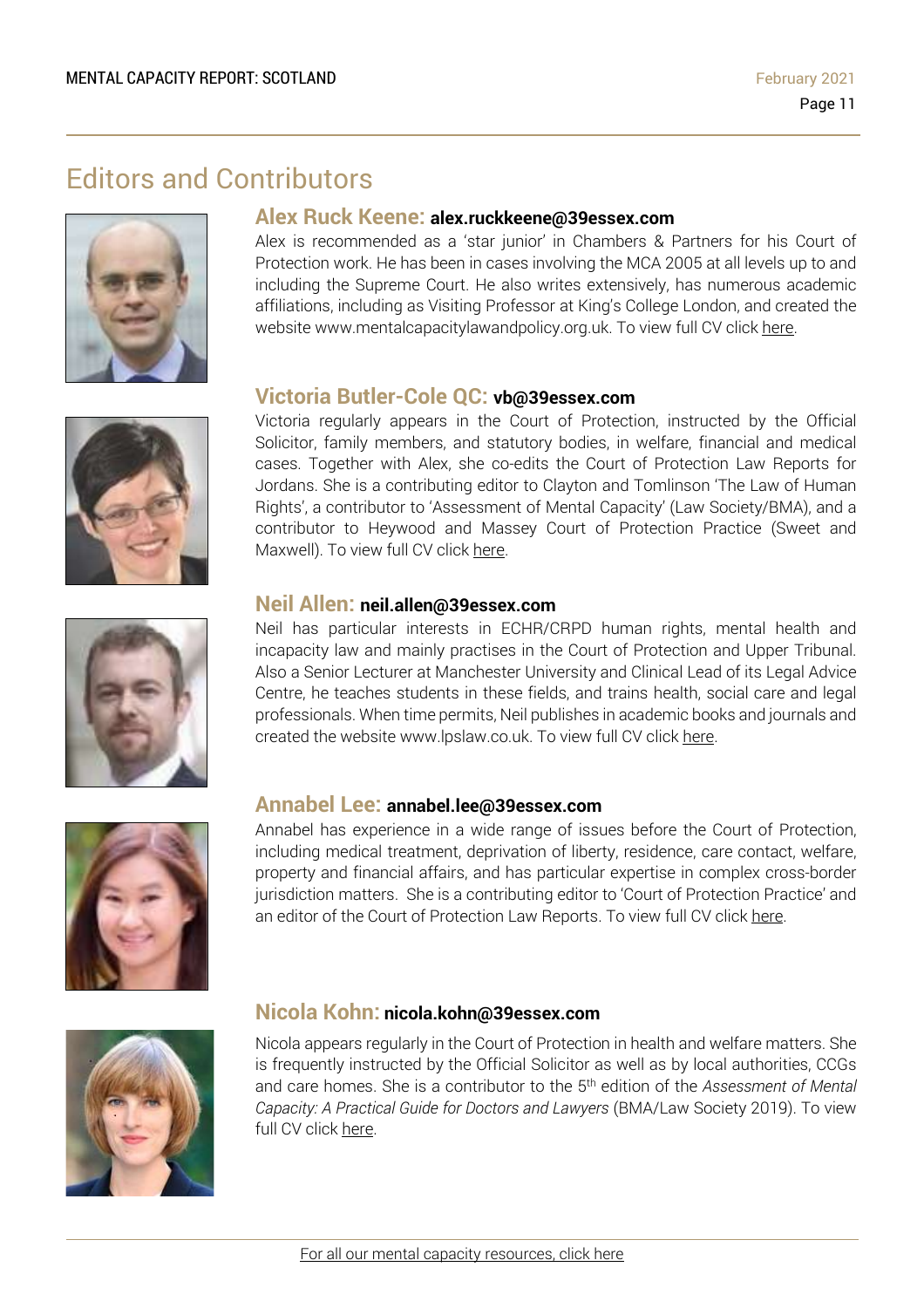

### **Katie Scott: katie.scott@39essex.com**

Katie advises and represents clients in all things health related, from personal injury and clinical negligence, to community care, mental health and healthcare regulation. The main focus of her practice however is in the Court of Protection where she has a particular interest in the health and welfare of incapacitated adults. She is also a qualified mediator, mediating legal and community disputes. To view full CV click [here.](http://www.39essex.com/barrister/katharine-scott/)



### **Rachel Sullivan: rachel.sullivan@39essex.com**

Rachel has a broad public law and Court of Protection practice, with a particular interest in the fields of health and human rights law. She appears regularly in the Court of Protection and is instructed by the Official Solicitor, NHS bodies, local authorities and families. To view full CV click [here.](https://www.39essex.com/barrister/rachel-sullivan/)



## **Stephanie David: stephanie.david@39essex.com**

Steph regularly appears in the Court of Protection in health and welfare matters. She has acted for individual family members, the Official Solicitor, Clinical Commissioning Groups and local authorities. She has a broad practice in public and private law, with a particular interest in health and human rights issues. She appeared in the Supreme Court in *PJ v Welsh Ministers* [2019] 2 WLR 82 as to whether the power to impose conditions on a CTO can include a deprivation of liberty. To view full CV click [here.](http://www.39essex.com/barrister/simon-edwards/)



#### **Simon Edwards: simon.edwards@39essex.com**

Simon has wide experience of private client work raising capacity issues, including *Day v Harris & Ors* [2013] 3 WLR 1560, centred on the question whether Sir Malcolm Arnold had given manuscripts of his compositions to his children when in a desperate state or later when he was a patient of the Court of Protection. He has also acted in many cases where deputies or attorneys have misused P's assets. To view full CV click [here.](http://www.39essex.com/barrister/simon-edwards/)



## **Adrian Ward: adw@tcyoung.co.uk**

Adrian is a recognised national and international expert in adult incapacity law. He has been continuously involved in law reform processes. His books include the current standard Scottish texts on the subject. His awards include an MBE for services to the mentally handicapped in Scotland; honorary membership of the Law Society of Scotland; national awards for legal journalism, legal charitable work and legal scholarship; and the lifetime achievement award at the 2014 Scottish Legal Awards.



#### **Jill Stavert: j.stavert@napier.ac.uk**

Jill Stavert is Professor of Law, Director of the Centre for Mental Health and Capacity Law and Director of Research, The Business School, Edinburgh Napier University. Jill is also a member of the Law Society for Scotland's Mental Health and Disability Sub-Committee. She has undertaken work for the Mental Welfare Commission for Scotland (including its 2015 updated guidance on Deprivation of Liberty). To view full CV click [here.](http://www.napier.ac.uk/people/jill-stavert)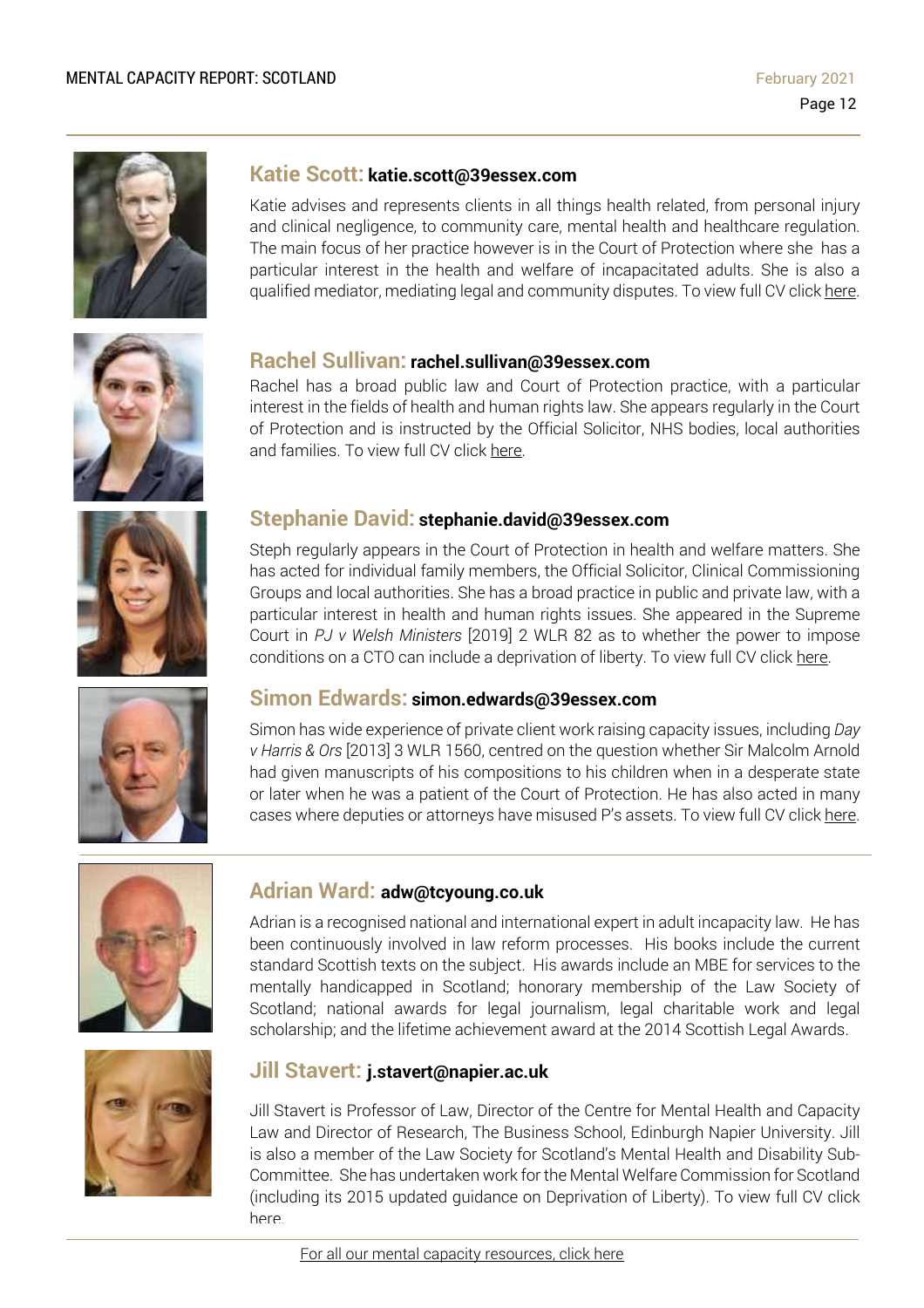# Conferences

Members of the Court of Protection team are regularly presenting at webinars arranged both by Chambers and by others.

Alex is also doing a regular series of 'shedinars,' including capacity fundamentals and 'in conversation with' those who can bring light to bear upon capacity in practice. They can be found on his [website.](https://www.mentalcapacitylawandpolicy.org.uk/)

## **Advertising conferences and training events**

If you would like your conference or training event to be included in this section in a subsequent issue, please contact one of the editors. Save for those conferences or training events that are run by non-profit bodies, we would invite a donation of £200 to be made to the dementia charity My Life Films in return for postings for English and Welsh events. For Scottish events, we are inviting donations to Alzheimer Scotland Action on Dementia.